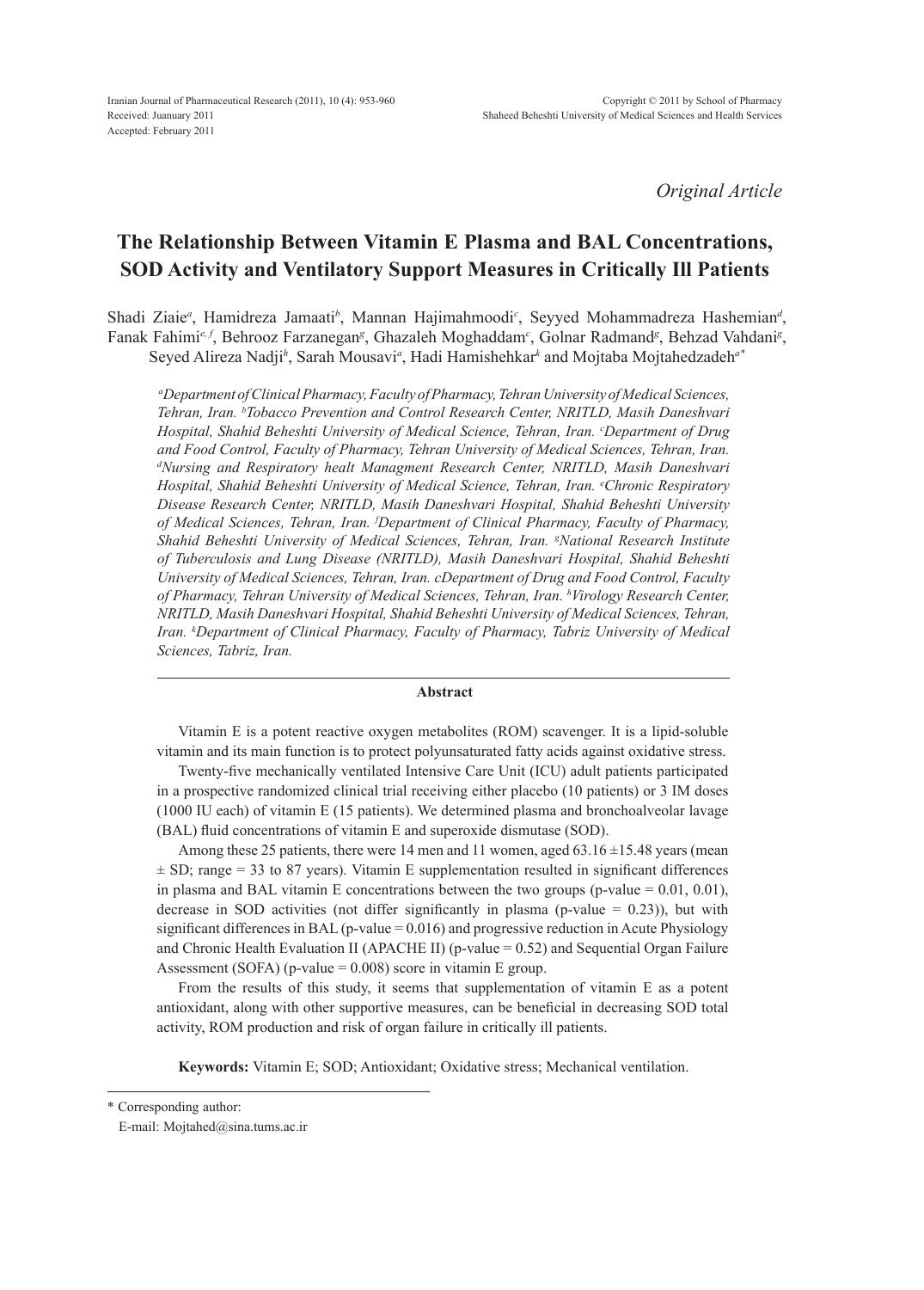## **Introduction**

Oxidative stress happens in critical illnesses, specifically in sepsis, shock, Acute Respiratory Distress Syndrome (ARDS) and Disseminated Intra-vascular Coagulation (DIC), due to the reactive oxygen species (ROS) and reactive nitrogen species (RNS) (1-5). Oxygen is necessary for the metabolic production of energy in the form of ATP. Under normal conditions, during this process,  $O_2$  is reduced to  $H_2O$  and produce several intermediate ROS (5) but in critically-ill patients, ROS production will be increased, triggering the release of cytokines, activating inflammatory cascades and increasing the expression of adhesion molecules and ischemia/reperfusion-induced tissue damage (1, 6, 7). Therefore, the administration of high  $O<sub>2</sub>$  concentrations would be detrimental to mechanically ventilated ICU patients (5). Level of plasma and intra-cellular antioxidants and free electron scavengers, also the enzymes activity involved in ROS detoxification, are decreased in critically ill patients such as sepsis and ARDS (5, 8, 9) and these oxidant/antioxidant imbalances have a main contribution in the pathogenesis of oxidative stress and multiple organ failure (10-14). In ARDS, characterized through noncardiogenic pulmonary edema, cytokines release and neutrophils influx, which requires the use of mechanical ventilation with high levels of oxygen for adequate brain and other vital organs oxygenation, prolonged exposure to hyperoxia can damage pulmonary epithelial cells (15).

Circulatory antioxidant deficiency and increase in oxidative stress and MOFs have been associated with greater morbidity and mortality in mechanically-ventilated patients (16, 17).

Recent clinical studies reported that prophylactic administration of antioxidant supplements, as a component of nutritional support or as an individualized intervention, with ideal concentrations at the right place and the right time, (14, 18) can be effective in terminating the activity of ROS, lowering oxidative stress and its related complications (5, 17, 19-21).

Vitamin E is a potent reactive oxygen metabolites (ROM) scavenger especially in the lung (18, 22). It is a lipid-soluble vitamin and its main function is to protect polyunsaturated fatty acids (PUFA) against oxidative stress. It can break the chain, prevent lipid peroxidation, trap peroxyl free radicals and prevent disruption of the membrane integrity (19, 23). The effect of enteral vitamin E supplementation has been studied in various investigations (18, 24-26).

Antioxidant enzymes, including superoxide dismutase, catalase and glutathione peroxidase, are a group of enzymes that reduce reactive oxygen metabolites. SOD converts superoxide anion  $(O_2^-)$  to  $O_2$  and  $H_2O_2$ ; catalase and glutathione peroxidase degrade  $H_2O_2$  to  $H_2O$ . When the oxidative stress process is active, the amount of ROM will increase and result in cellular damage. The antioxidant enzymes and non-enzymes are linked to one another (21), therefore, the activity of these antioxidant enzymes will also be increased, respectively (19). Recent trials showed that pretreatment with SOD protected against oxygen poisoning in patients receiving oxygen in high concentration (5, 27). Due to the short half-lives of ROS, clinically their measurement is difficult. Therefore, vitamin E − as a secondary reactive product-can be used to quantify the oxidative stress (24).

The aim of this study was to compare the effects of antioxidant administration of vitamin E and placebo on SOD activity in plasma and bronchoalveolar lavage (BAL) fluid in mechanically-ventilated ICU patients.

## **Experimental**

## *Methods*

In a prospective randomized clinical trial, in Masih Daneshvari Teaching Hospital (Shahid Beheshti University of Medical Sciences), 28 intensive care unit (ICU) adult patients with at least 72 h on mechanical ventilation, having fraction of inspired oxygen (FiO<sub>2</sub>) > 50% and positive end expiratory pressure (PEEP) > 5 cm H2 O, were entered into our study. Three patients were eliminated because of death during the first day of study. After randomization into two groups, 15 patients received vitamin E (vitamin E group) and 10 received placebo (placebo group).

Ritten informed consent was obtained from each patient before inclusion. The study protocol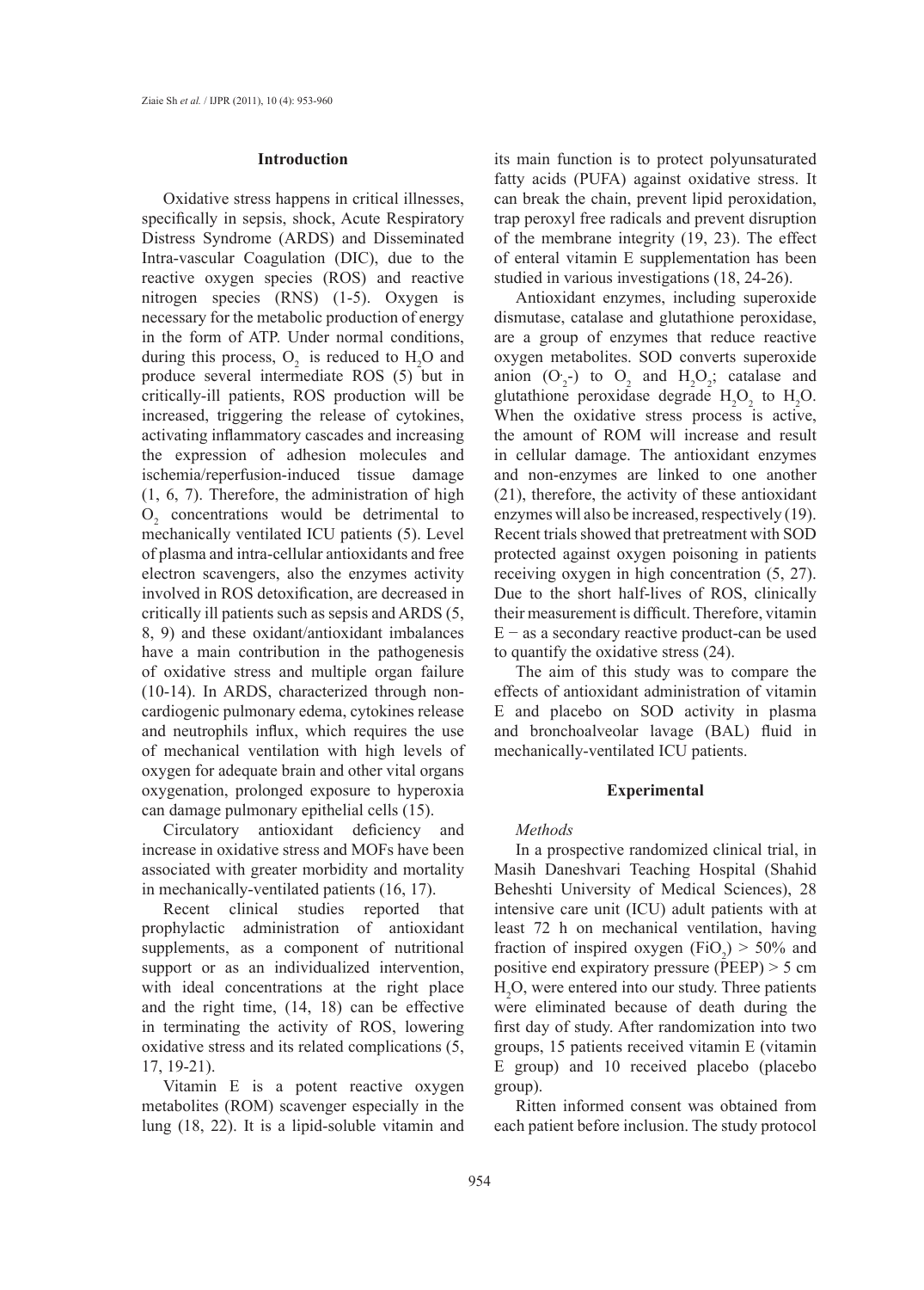was approved by the Institutional Ethics Committee.

Patients with a history of warfarin use, vitamin E substitution, or any other antioxidant therapy (selenium, vitamin C and A) from the first day of ICU admission, impaired renal function (creatinine  $> 2.5$  mg/dL, doubling of creatinine, urine output  $\leq 0.5$  cc/Kg/h or dialysis), blood pressure < 90/60 mmHg ( Mean Arterial Pressure (MAP) < 65 mmHg ), blood pH < 7.2, platelet count below 50000 or active bleeding preceding entrance to the study, were excluded. Vitamin E was given as IM injection of 1000 IU each day, for 3 days. Placebo was the same volume (10 cc) of normal saline.

Blood samples were taken at the following timepoints: baseline and 3 h and 24 h after each injection. Great caution was exercised to prevent hemolysis. The plasma of each sample was obtained through centrifugation at 10° C, and stored at –80° C before determination of vitamin E, SOD activity and contents. Bronchoalveolar lavage fluid was taken at baseline and 24 h after the last injection. Each sample was centrifuged at 10° C and stored at –80° C for determination of vitamin E, SOD activity and contents. Blood samples were taken at baseline and also daily till the end of the study (7 days) for determination of full chemical and metabolic parameters, including Blood Urea Nitrogen (BUN), creatinine, Complete Blood Count (CBC) and platelets, Arterial Blood Gas (ABG), sodium, potassium and bilirubin. Clinical parameters including blood pressure, temperature, heart rate, respiratory rate and Glasgow Coma Scale (GCS) were also determined.

## *Determination of Vitamin E*

Concentrations of vitamin E in plasma and BAL fluid were determined through the highperformance liquid chromatography (HPLC) equipped with UV detector at 294 nm. One hundred and fifty  $\mu$ L plasma samples were deproteinized with retinol acetate in ethanol and extracted in *n*- hexane. After evaporation to dryness under nitrogen, the residue was dissolved completely in methanol : butanol (95 : 5). Methanol : butanol (95 : 5) was used as mobile phase and the column used was Eurospher 100 C8 (4.6 mm  $\times$  25 cm). The flow rate was set at 1.0 mL/min and retinol acetate was used as internal standard.

*Determination of SOD activity*

Plasma and BAL fluid SOD activity was determined through SOD assay kit (Cayman Chemical Company, USA). In this colorimetric based assay, superoxide ions were generated from the conversion of xanthine and oxygen to uric acid and hydrogen peroxide through xanthine oxidase. The superoxide anion then converted tetrazolium salt to formazan, a colored product that absorbs light at 450 nm. SOD reduces the superoxide ion concentration and thereby, lowers the rate of formazan formation. Reduction in the appearance of formazan dye is a measure of SOD activity. In other words, relative SOD activity is determined from percent inhibition of the rate of formation of formazan dye.

The following clinical outcomes were recorded:

Acute Physiology and Chronic Health Evaluation II (APACHE II)

Sequential Organ Failure Assessment (SOFA) score for 7 days

## *Statistics*

Statistical analysis was done through repeated-measures analysis of variance (ANOVA), using SPSS 16. When the requirements for a parametric group comparison were not met, the corresponding non-parametric test was conducted. For patient characteristics, the chi-square and the Mann-Whitney tests were used for categorical and continuous data, respectively. The t-test for paired data was used for comparison between two groups. Data are expressed as mean  $\pm$  SD. A p-value  $\leq$  0.05 was considered significant.

# **Results and Discussion**

Twenty-five patients, 15 in the vitamin E group and 10 in the placebo group, completed the study. Among these, were 14 men and 11 women, aged  $63.16 \pm 15.48$  years (mean  $\pm$  SD; range  $= 33$  to 87 years).

Both groups received standard supportive treatments for critically-ill patients. The treatments were well tolerated and no adverse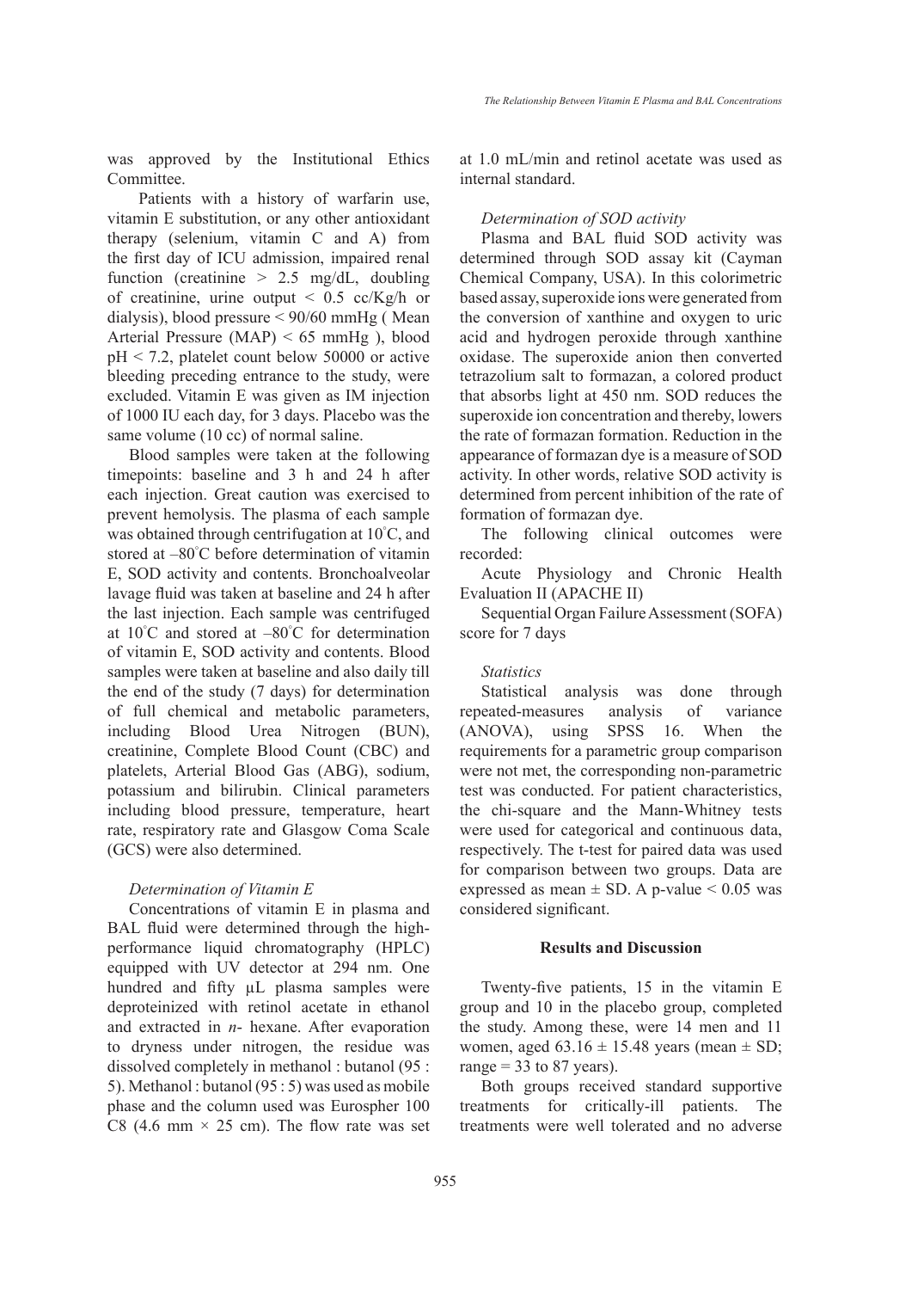|                           | Vitamin E group   | Placebo group     | p-value |
|---------------------------|-------------------|-------------------|---------|
| <b>Patients</b>           | 15                | 10                |         |
| Age, yr                   | $64.53 \pm 17.48$ | $61.10 \pm 12.47$ | 0.59    |
| Male/Female               | 9/6               | 5/5               | 0.69    |
| <b>APACHE II Score</b>    | $24.20 \pm 4.80$  | $20.60 \pm 4.40$  | 0.06    |
| <b>SOFA Score</b>         | $8.60 \pm 1.90$   | $7.20 \pm 2.00$   | 0.12    |
| Plasma Vit E, mcg/mL      | $9.90 \pm 1.40$   | $9.30 \pm 1.30$   | 0.31    |
| <b>BALF Vit E, mcg/mL</b> | $2.00 \pm 0.50$   | $1.70 \pm 0.60$   | 0.10    |
| Plasma SOD, mcg/mL        | $0.32 \pm 0.14$   | $0.38 \pm 0.11$   | 0.27    |
| BALF SOD, mcg/mL          | $0.19 \pm 0.20$   | $0.14 \pm 0.13$   | 0.41    |

**Table 1.** Base line patient characteristics comparing vitamin E with placebo groups.

Data are expressed as mean  $\pm$  SD. APACHE: Acute physiology and chronic health evaluation; SOFA: Sequential organ failure assessment; BALF: Bronchoalveolar lavage fluid; SOD: Super oxide dismutase.

#### events were recorded.

The co-morbid conditions were observed including ARDS  $(n = 3; 12\%)$ , Cerebral Vascular Accident (CVA) ( $n = 1$ ; 4%), Chronic Obstructive Pulmonary Disease (COPD) (n = 9; 36%), Loss Of consciousness **(**LOC) (n = 1; 4%), corpulmonale  $(n = 1; 4\%)$ , lung cancer (n = 4; 16%), Amyotrophic Lateral Sclerosis (ALS)  $(n = 1; 4\%)$ , sepsis  $(n = 2; 8\%)$ , sagittal sinus thrombosis ( $n = 1$ ; 4%), post Mitral Valve Replacement (MVR) ( $n = 1$ ; 4%) and tracheal stenosis (n = 1;  $4\%$ ).

Demographic and clinical data of all patients are shown in Table 1.

The vitamin E concentrations in plasma and bronchoalveolar lavage were not different at



However, there was a significant difference in plasma and BAL vitamin E concentrations between vitamin E and placebo group after the last measurement (p-value =  $0.01$ ,  $0.01$ ) (Figure 1). Plasma SOD activities of vitamin E group were not significantly altered during the first to seventh measurement (p-value  $= 0.27$ ). Furthermore, there was no significant difference in plasma SOD activities of placebo group during the study (p-value  $= 0.83$ ). Between the two groups, plasma SOD activities did not differ



25 Estimated marginal means of APACHE II  $24$ 23  $22$  $21$ score 20 19 vit-Egroup 18 placebo group 17 16  $\mathbf 1$  $\overline{2}$ 3  $\overline{A}$ 5 6 7 **sampling time Day**

**Figure 1.** The Mean of Vitamin E plasma concentration in vitamin E and placebo groups versus sampling times.

**Figure 2.** The Mean of APACHE II Score in vitamin E and placebo groups versus day.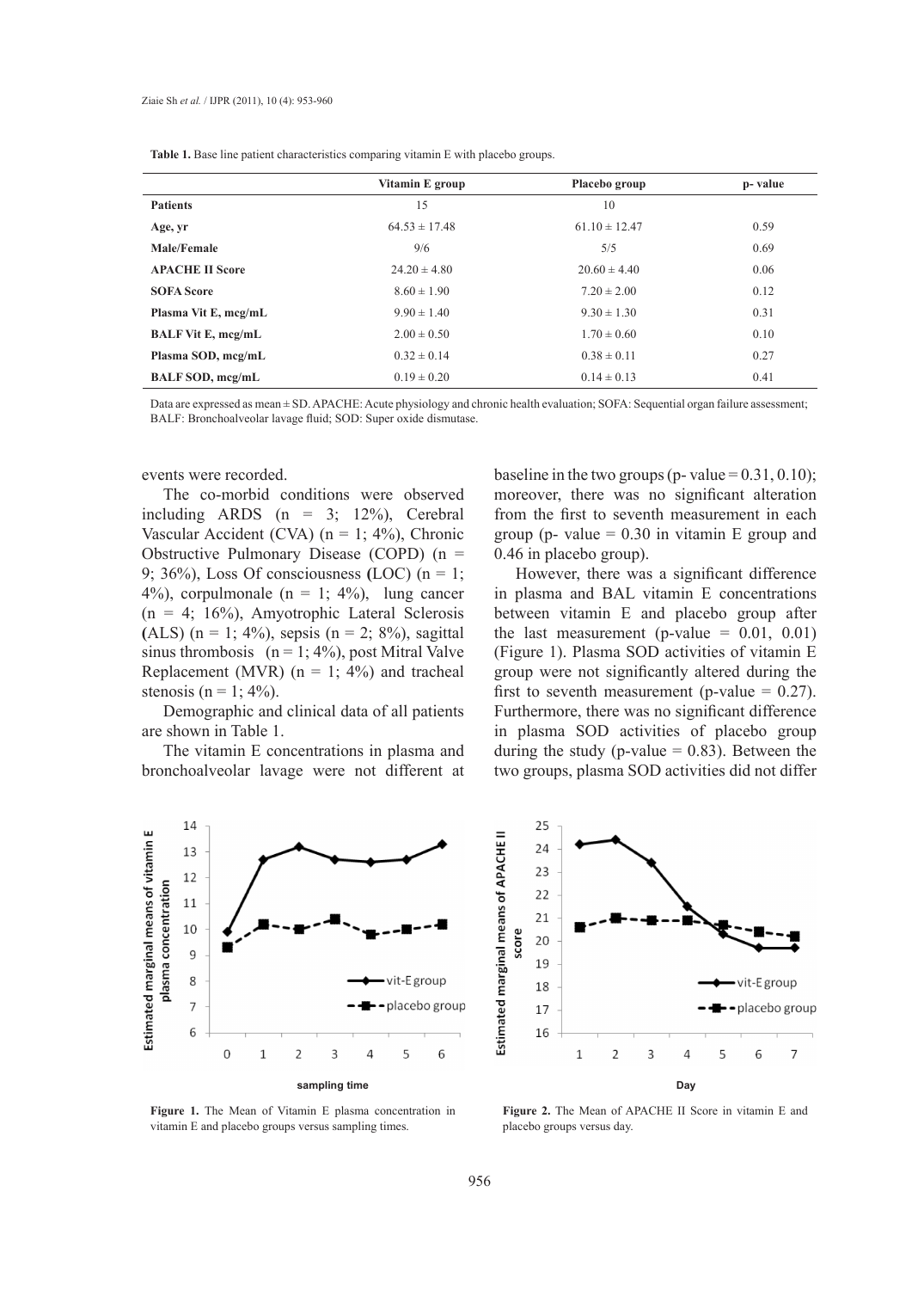

**Figure 3.** The Mean of SOFA Score in vitamin E and placebo groups versus sampling times.

significantly (p-value  $= 0.23$ ) unlike the BAL SOD activities (p-value  $= 0.01$ ).

No significant changes were observed in APACHE II score over time, neither in each group (p-value  $= 0.52$  in vitamin E group and 0.46 in placebo group), nor between them  $(p$ -value = 0.20) but a progressive reduction in APACHE II score was observed in vitamin E group (Figure 2).

A significant reduction was observed in SOFA score in vitamin E group (p-value  $=$ 0.008) (Figure 3). There was also a significant difference between the two groups (p-value  $=$ 0.04).

In mechanically ventilated ICU patients, due to the toxic effect of high  $O_2$  concentration (5), prolonged mechanical ventilation and exposure to hyperoxia can damage pulmonary epithelial cells (15). In these patients, level of plasma and intra-cellular antioxidants and free electron scavengers, as well as the enzymes activity involved in ROS detoxification, is decreased (5, 8, 9) and these oxidant/antioxidant imbalances have a main contribution in the pathogenesis of oxidative stress and MOFs (10-14).

 This study was designed to determine the antioxidant effect of vitamin E supplementation on SOD activity in mechanically-ventilated ICU patients.

 Enteral feeding is the common method of vitamin E administration, but in acute clinical situations, such as in ICU patients, oral administration of vitamin E is not effective as drug absorption may be impaired in this patient population (20) and a long period, almost 14 days, is needed for a sufficient increase in endogenous vitamin E concentration (22). As a result, for high-risk patients, administration of parenteral formulations, like IM administration, would be an advantage.

Owing to short half-lives of ROS, clinically their measurement is difficult (23). On the other hand, vitamin E is an integral constituent of the lung surfactant and acts as an antioxidant in the lung (22). Therefore, vitamin E concentration in plasma and bronchoalveolar lavage fluid, as a secondary reactive product, can be used to quantify oxidative stress (23). Measurement of antioxidant defenses, in one study, has demonstrated depressed plasma levels of vitamins E and C in patients with sepsis and ARDS (21) but in our study, like another study on severe COPD patients (28), mean plasma vitamin E concentration in all patients was  $9.70 \pm 1.30$  mcg/mL at base line which is within the normal range compared to vitamin E concentration in normal subjects (29). Vitamin E, in addition to its activities as an antioxidant, is involved in immune function, therefore, it is expected that immune defense be increased with exogenous vitamin E supplementation (29). Besides, in ARDS patients, oxidative stress markers are elevated several folds in plasma and BALF (30-32), so, much higher physiological requirement of vitamin E is needed.

In all patients, Mean BAL fluid vitamin E concentration was  $1.90 \pm 0.50$  mcg/mL at base line. Analysis of antioxidant compounds may be difficult through the overall low levels of substances in BALF, due to the 100-200 fold dilution of epithelial lining fluid (ELF) during the lavage procedure (32). In this study, vitamin E was given as IM injection of 1000 IU each day, for 3 days. The increase in vitamin E concentration in plasma and BAL fluid resulted in significant differences between two groups (Figure 1). Whether a longer duration of vitamin E supplementation would provide, some benefit needs to be investigated. However, the augmentation of antioxidants noted through vitamin E in earlier reports, provides a rationale for further exploration of its therapeutic potential (28) during the high concentration of oxygen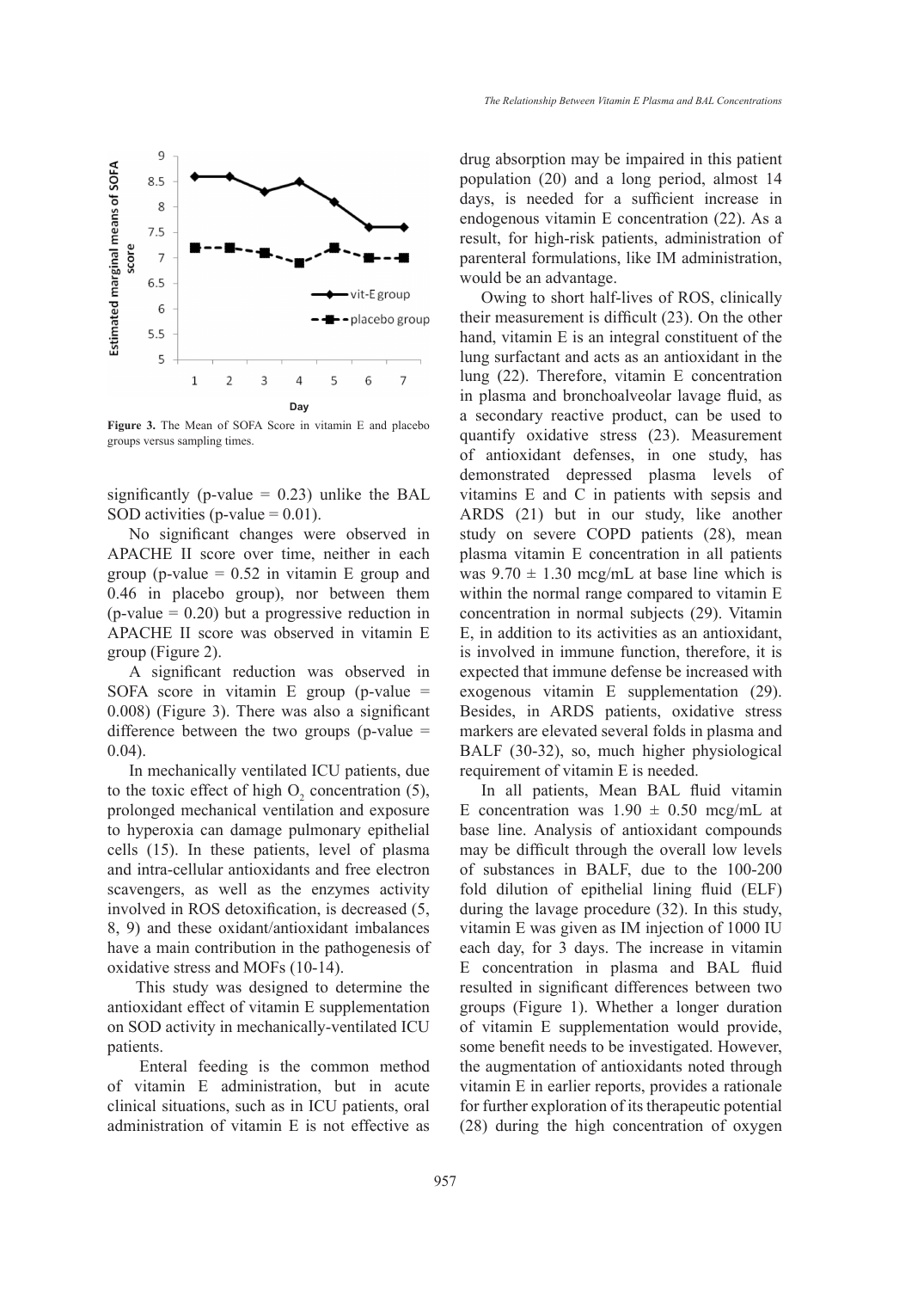

**Figure 4.** The Mean of SOD plasma concentration in vitamin E and placebo groups versus sampling times.

therapy (FiO<sub>2</sub>  $\geq$  50%). Although this vitamin is very safe and the high concentrations of oral intake even up to 3200 IU per day is tolerable without any side effects (29), dosing adjustment of vitamin E must be considered due to an increase in intra-thoracic pressure and a decrease in cardiac output accompanied by the use of mechanical ventilation (18).

In this study, the hypothesis that vitamin E administration would influence the APACHE II Score was analyzed through repeated measure ANOVA during 7 days. Although the APACHE II Score trend for vitamin E group shows a progressive reduction (Figure 2), it was not significant neither in each group nor between them. In other words, routine treatment protocol improved the situation in both groups by time. Treatment group recovery (as seen as its slope) was better, but differences were not significant  $(p-value = 0.20)$ .

In a study by Hajimahmoodi *et al*., significant changes were observed in APACHE II score from first to seventh measurement  $(p = 0.0001)$  in treatment group (18). This difference might be due to the difference in APACHE II score determination time and different base line APACHE II score between the two groups. Another hypothesis that vitamin E supplementation would influence the SOFA score, was analyzed by Friedman's nonparametric repeated measures during 7 days. Results for vitamin E group shows a significant progressive reduction (p-value  $= 0.008$ ) (Figure

3) and there is a significant change between vitamin E and placebo group, in clinical severity of illness (as indicated by SOFA score) over the study period (p-value  $= 0.04$ ).

Abiles *et al.* showed that oxidative stress markers do not worsen in patients with antioxidant vitamin intake even among those with greater deterioration in SOFA score  $(1)$ .

Due to the activation of SOD activity being a characteristic feature of ROM production (19), we hypothesized that the use of vitamin E as a potent ROM scavenger, along with other supportive treatments, is beneficial in decreasing SOD total activity. Analyzing the between-subject effects (placebo to vitamin E group) showed a p-value of 0.23 in plasma and a p- value of 0.01 in BAL. Through Friedman's non-parametric assessment, with progressive reduction in plasma SOD activity in vitamin E group (Figure 4), the reduction of activity was not significant neither in vitamin  $E$  (p-value  $=$ 0.27) nor in placebo group (p-value  $= 0.83$ ). However, plasma SOD activity is significantly different at 3 and 24 h after the 2<sup>nd</sup> and 3<sup>rd</sup> vitamin E administration between vitamin E and placebo group (p-value =  $0.04, 0.04, 0.007, 0.001$ ).

Akiyama *et al.* showed that there was no significant difference in SOD activities between two groups during the study but dialysis under vitamin E-coated membrane or oral vitamin E supplementation, could significantly reduce Cu/ Zn-SOD content in plasma and due to direct SOD protective effect against ROM, vitamin E appeared to be an appropriate agent to decrease hemodialysis-induced oxidative stress (19). It has been showed in another study that scavengers, like vitamin E, play a very important role in terminating the activity of ROM through augmentation of antioxidant defenses (5) and can result in decreasing plasma and BAL SOD activity.

In our study, due to the limited sample size, little differences between groups would not be detected as significant.

The current results suggest that the severity of the illness process in ICU patients (as indicated by SOFA score) might be decreased with vitamin E supplementation, but further study with a larger sample size is necessary to investigate the vitamin E effect on SOD activity and content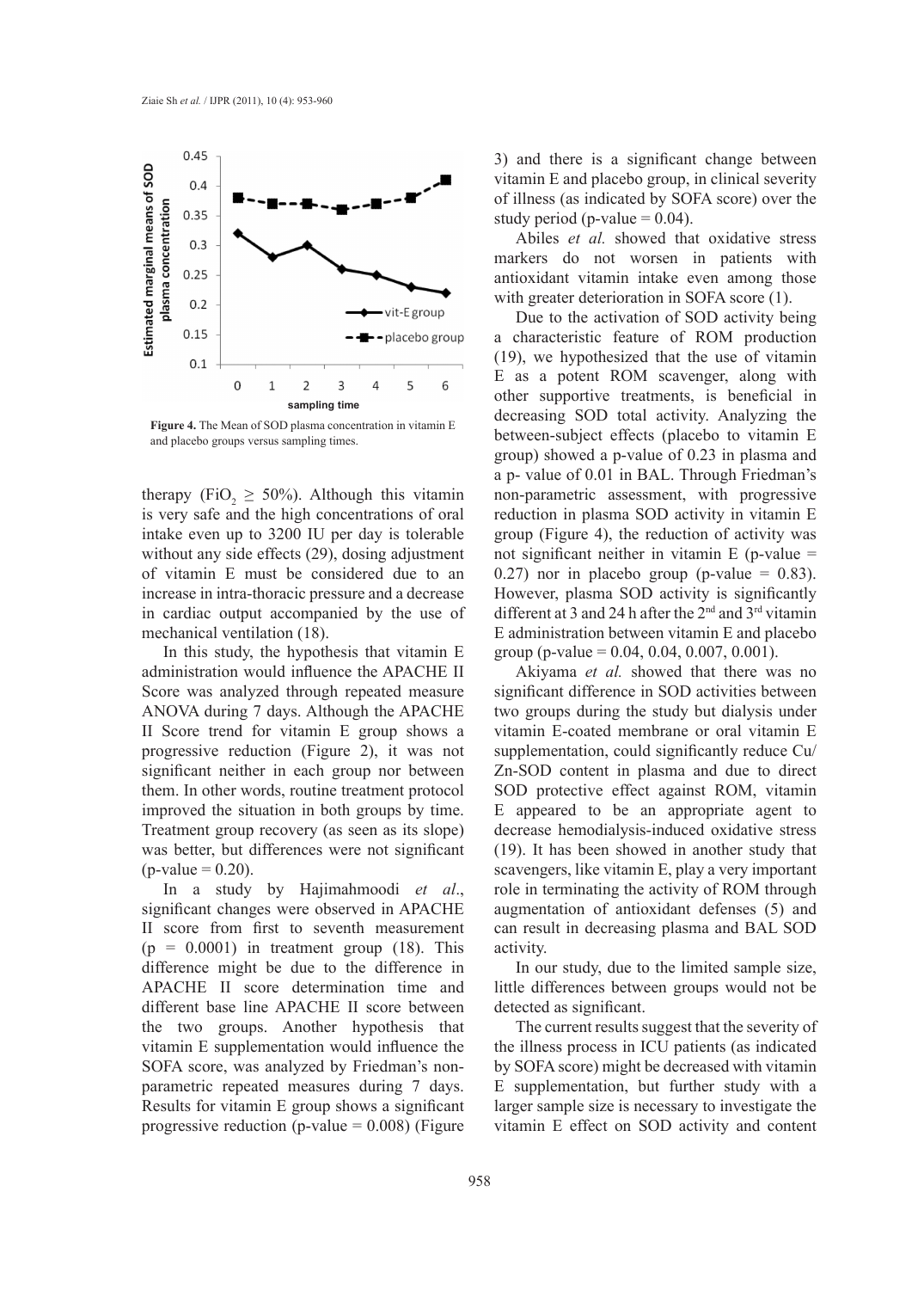and its action in mechanically-ventilated patients under the conditions of oxidative stress.

## **Acknowledgment**

The authors are grateful to Ms. Partia, Ms. Hosseini, Ms. Moosavi, Ms. Rajabi and Ms. Rostami for their excellent assistance.

#### **References**

- Abilés J, Pérez de la Cruz A, Castaño J, Rodríguez-(1) Elvira M, Aguayo E, Moreno-Torres R, Llopis J, Aranda P, Argüelles S, Ayala A, Machado de la Quintana A and Planells EM. Oxidative stress is increased in critically ill patients according to antioxidant vitamins intake, independent of severity: a cohort study. *Critical Care* (2006) 10: R146.
- (2) Yu BP. Cellular defenses against damage from reactive species. *Physiol. Rev*. (1994) 74: 139-162.
- (3) Jeevanandam M, Begay CK, Shahbazian LM, Scott R and Petersen MD. Altered plasma cytokines and total glutathione levels in parenterally fed critically ill trauma patients with adjuvant recombinant human growth hormone therapy. *Crit. Care Med*. (2000) 28: 324-329.
- (4) Kulkarni SK and Naidu PS. Oxidative stress and tardive dyskinesia: role of natural antioxidants. *Iranian J. Pharm. Res*. (2004) Supple 1: 11-11.
- Goodyear-Bruch C and Pierce JD. Oxidative stress in (5) critically ill patients. *Am. J. Critical Care* (2002) 11: 543-551.
- Grimble RF. Nutrition antioxidants and the modulation (6) of inflammation theory and practice**.** *New Horiz*. (1994) 2: 175-185.
- (7) Hammerman C and Kaplan M. Ischemia and reperfusion injury**.** *Clin. Perinatol*. (1998) 25: 757- 777.
- Alonso de Vega JM, Diaz J, Serrano E and Carbonnel (8) LF. Oxidative stress in critically ill patients with systemic inflammatory response syndrome. *Crit. Care Med*. (2002) 30: 1782-1786.
- (9) Durant R, Klouche K, Delbosc S, Morena M, Amigues L, Beraud JJ, Canaud B and Cristol JP. Superoxide anion overproduction in sepsis: effect of vitamin E and simvastatin. *Shock* (2004) 22: 34-39.
- (10) Therond P, Bonnefont-Rousselout D, Davit-Sparaul A, Conti M and Legrand A. Biomarkers of oxidative stress: an analytical approach**.** *Curr. Opin. Clin. Nutr. Metab. Care* (2000) 3: 373-384.
- Alonso de la Vega JM, Díaz J, Serrano E and Carbonell (11) LF. Plasma redox status relates to severity in critically ill patients. *Crit. Care Med*. (2000) 28: 1812-1814.
- (12) Motoyama T, Okamoto K, Kukita I, Hamaguchi M, Kinoshita Y and Ogawa H. Possible role of increase oxidant stress in multiple organ failure after systemic inflammatory response syndrome. *Crit. Care Med*. (2003) 31: 1048-1052.
- (13) Goode HF, Cowley HC, Walker BE, Howdle PD and Webster NR. Decreased antioxidant status and increased lipid peroxidation in patients with septic shock and secondary organ dysfunction. *Crit. Care Med*. (1995) 23: 646-651.
- Metnitz PGH, Bartens C, Fischer M, Fridich P, Steltzer (14) H and Druml W. Antioxidant status in patients with acute respiratory distress syndrome. *Intensive Care Med*. (1999) 25: 180-185.
- (15) Li LF, Liao SK, Ko YS, Lee CH and Quinn DA. Hyperoxia increases ventilator-induced lung injury via mitogen-activated protein kinases: a prospective, controlled animal experiment. *Critical Care* (2007)  $11 \cdot 25$
- $(16)$  Roth E, Manhart N and Wessner B. Assessing the antioxidative status in critically ill patients. *Curr. Opin. Clin. Nutr. Metab. Care* (2004) 7: 161-168.
- $(17)$  Corcoran TB, O'neill MA, Webb SAR and Ho KM. Prevalence of vitamin deficiencies on admission: relationship to hospital mortality in critically ill patients. *Anaesth. Intensive Care* (2009) 37: 254-260.
- (18) Hajimahmoodi M, Mojtahedzadeh M, Ghaffar Natanzi N, Sadrai S, Sadeghi N, Nadjafi A, Hadadi A and Oveisi MR. Effects of vitamin E administration on APACHE II Score in ARDS patients. *Daru* (2009) 17: 24-28.
- Akiyama S, Inagaki M, Tsuji M, Gotoh H, Gotoh T, (19) Washio K, Gotoh Y and Oguchi K. Comparison of effect of vitamin E-coated dialyzer and oral vitamin E on hemodialysis-induced Cu/Zn-superoxide dismutase. *Am. J. Nephrol*. (2005) 25: 500-506.
- $(20)$  Khaksary Mahabady M and Najafzadeh Varzi H. Prophylactic effects of levamisole and vitamin E on phenobarbital-induced cleft palate and spina bifida in rat embryos. Iranian J. Pharm. Res. (2011) 10: 135-140.
- $(21)$  Bulger E M and Maier R V. Antioxidants in critical illness. *Arch. Surg.* (2001) 136: 1201-1207.
- $(22)$  Kolleck I, Sinha P and Rüstow B. Vitamin E as an antioxidant of the lung: mechanisms of vitamin E. Delivery to alveolar type II cells. *Am. J. Respir. Crit. Care Med.* (2002) 166: 62S-66S.
- Lassnigg A, Punz A, Barker R, Keznickl P, Manhart (23) N, Roth E and Hiesmayr M. Infuence of intra-venous vitamin E supplementation in cardiac surgery on oxidative stress: a double-blinded, randomized, controlled study. *Br. J. Anaesth.* (2003) 90: 148-54.
- (24) Nathens AB, Neff MJ and Jurkovich GJ. Randomized prospective trial of antioxidant supplementation in critically ill surgical patients. *Ann. Surg.* (2002) 236: 814-822.
- (25) Oryan S, Eidi A and M Eidi M. B Ghorbanalizadeh. The effect of vitamin E and prazocin on memory retention in adult male rats*. Iranian J. Pharm. Res*. (2004) Supple 1: 59-59.
- (26) Preiser JC, Van Gossum A, Berre J, Vincent JL and Carpentier Y. Enteral feeding with a solution enriched with antioxidant vitamin A, C, and E enhance the resistances to oxidative stress. *Crit. Care Med* (2000) 28: 3828-3832.